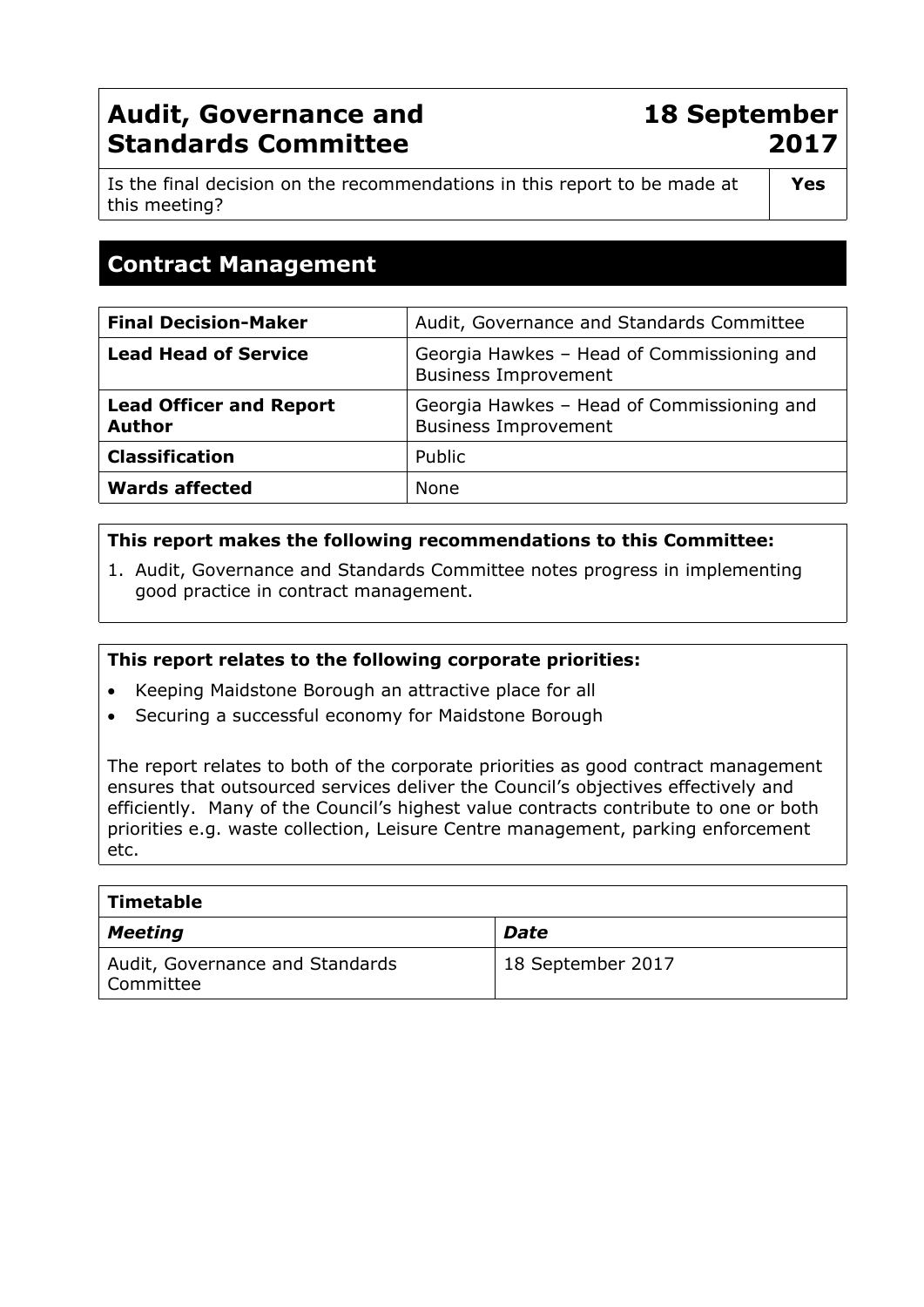#### **1. PURPOSE OF REPORT AND EXECUTIVE SUMMARY**

1.1 Recent audit reviews of major contracts have indicated some inconsistency in the standard of contract management across different contracts and services. This report sets out the Council's current contract management arrangements and steps that are being taken to raise the overall standard of contract management.

## **2. INTRODUCTION AND BACKGROUND**

2.1 Most of the Council's 10 largest major contracts and outsourced services have been audited in the past 6 years. Details are shown in the table below.

| No.            | <b>Contract</b>                                | <b>Company</b>                               | <b>Team</b>                 | <b>Contract</b><br><b>Value</b> | <b>Start</b><br><b>Date</b> | <b>End Date</b> | <b>Audit</b><br>Plan    | <b>Assurance</b>   |
|----------------|------------------------------------------------|----------------------------------------------|-----------------------------|---------------------------------|-----------------------------|-----------------|-------------------------|--------------------|
| $\mathbf{1}$   | Waste<br>Collection<br>Services                | <b>Biffa</b><br>Municipal<br>Ltd             | Waste<br>Management         | £8,610,235                      | 01.08.13                    | 21.10.23        | 2014/15                 | <b>SOUND</b>       |
| $\overline{2}$ | Leisure<br>Centre<br>Management                | Serco<br>International                       | Leisure                     | £6,450,000                      | 15.02.09                    | 14.02.24        | 2014/15                 | <b>SOUND</b>       |
| 3              | Management<br>of Cobtree<br><b>Golf Course</b> | Mytime<br>Active                             | Leisure                     | £4,030,555                      | 09.01.17                    | 08.01.37        | 2010/11                 | <b>SUBSTANTIAL</b> |
| 4              | Management<br>of the Hazlitt<br>Theatre        | Parkwood<br>Leisure Ltd                      | Leisure                     | £3,543,677                      | 01.10.13                    | 30.09.23        | 2016/17                 | <b>WEAK</b>        |
| 5              | Park & Ride                                    | Arriva<br>Southern<br><b>Counties Ltd</b>    | Parking<br><b>Services</b>  | £3,030,476                      | 29.03.14                    | 31.05.18        | 2016/17                 | <b>WEAK</b>        |
| 6              | Parking<br>Enforcement                         | <b>APCOA</b><br>Parking Ltd                  | Parking<br><b>Services</b>  | £2,675,586                      | 01.06.11                    | 31.05.18        | 2012/13                 | <b>SUBSTANTIAL</b> |
| $\overline{7}$ | Insurance                                      | Zurich<br>Insurance<br>Company               | Finance                     | £2,045,891                      | 01.04.16                    | 31.03.21        | 2011/12                 | <b>HIGH</b>        |
| 8              | <b>CCTV</b><br>Monitoring                      | Medway<br>Council                            | Community<br>Safety         | £1,680,231                      | 01.12.11                    | 31.03.18        | 2013/14                 | <b>SUBSTANTIAL</b> |
| 9              | Gas &<br>Electricity                           | Laser                                        | Property<br><b>Services</b> | £1,000,000                      | 30.09.16                    | 29.09.20        | Not on<br>audit<br>plan | N/A                |
| 10             | Electrical<br>Maintenance                      | OpenView<br>Security<br><b>Solutions Ltd</b> | Property<br><b>Services</b> | £844,199                        | 01.07.15                    | 30.06.20        | Not on<br>audit<br>plan | N/A                |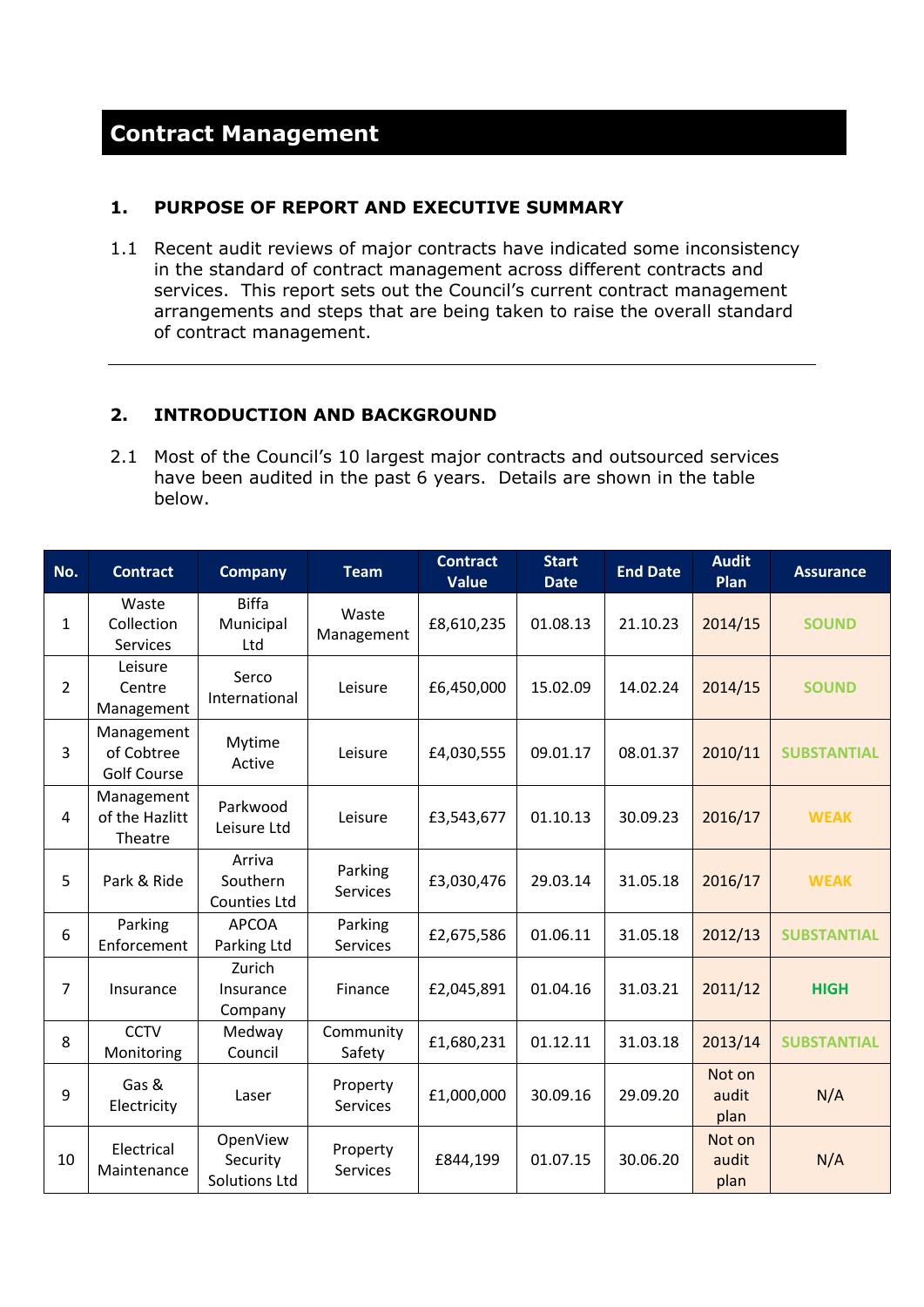- 2.2 The assurance ratings mean the following:
	- Strong (or High) Controls within the service are well designed and operating as intended, exposing the service to no uncontrolled risk.
	- Sound (or Substantial) Controls within the service are generally well designed and operated but there are some opportunities for improvement, particularly with regard to efficiency or to address less significant uncontrolled operational risks.
	- Weak Controls within the service have deficiencies in their design and/or operation that leave it exposed to uncontrolled operational risk and/or failure to achieve key service aims.
	- Poor Controls within the service are deficient to the extent that the service is exposed to actual failure or significant risk and these failures and risks are likely to affect the Council as a whole.
- 2.3 The majority of the contracts have received positive audits, with the exceptions being management of the Hazlitt theatre and Park & Ride, which both received a Weak level of assurance. Improvement action plans are in place to address the audit recommendations for both services. However, both areas have had staffing issues which have delayed implementation and embedding of some of the actions, so it has not yet been possible to re-visit the audit ratings.
- 2.4 Neither the Laser gas and electric nor the electrical maintenance contracts have been audited. The Internal Audit team deems the Laser contract low risk as it is essentially a buying consortium to obtain competitive energy prices. Therefore, there are no plans to audit this in the future. However, the team will consider whether the electrical maintenance contract should be included in a future audit programme.

| <b>Contract</b>                                | Type of monitoring required |                         |                                 | <b>Monitoring arrangements</b>                                                                                                                                                                                                         |
|------------------------------------------------|-----------------------------|-------------------------|---------------------------------|----------------------------------------------------------------------------------------------------------------------------------------------------------------------------------------------------------------------------------------|
|                                                | Contract<br>Performance     | Statutory<br>compliance | Property /<br><b>Facilities</b> |                                                                                                                                                                                                                                        |
| Waste<br>Collection<br><b>Services</b>         |                             |                         |                                 | Monthly health and safety meeting, daily crew<br>checks, weekly reviews of performance, vehicle<br>record checks and quarterly mid-Kent monitoring<br>meeting                                                                          |
| Leisure<br>Centre<br>Management                |                             |                         |                                 | Monthly operational meetings, performance reports,<br>quarterly strategic performance meetings, bi-annual<br>health and safety inspections, ad hoc visits, checking<br>of relevant safety certificates, annual partnership<br>meetings |
| Management<br>of Cobtree<br><b>Golf Course</b> |                             |                         |                                 | Monthly operational meetings, performance reports,<br>quarterly strategic performance meetings, bi-annual<br>health and safety inspections, ad hoc visits, checking<br>of relevant safety certificates, annual partnership<br>meetings |
| Management<br>of the Hazlitt                   |                             |                         |                                 | Monthly operational meetings, performance reports,<br>quarterly strategic performance meetings, bi-annual                                                                                                                              |

2.5 The type of monitoring required and monitoring arrangements for each contract are shown in the table below.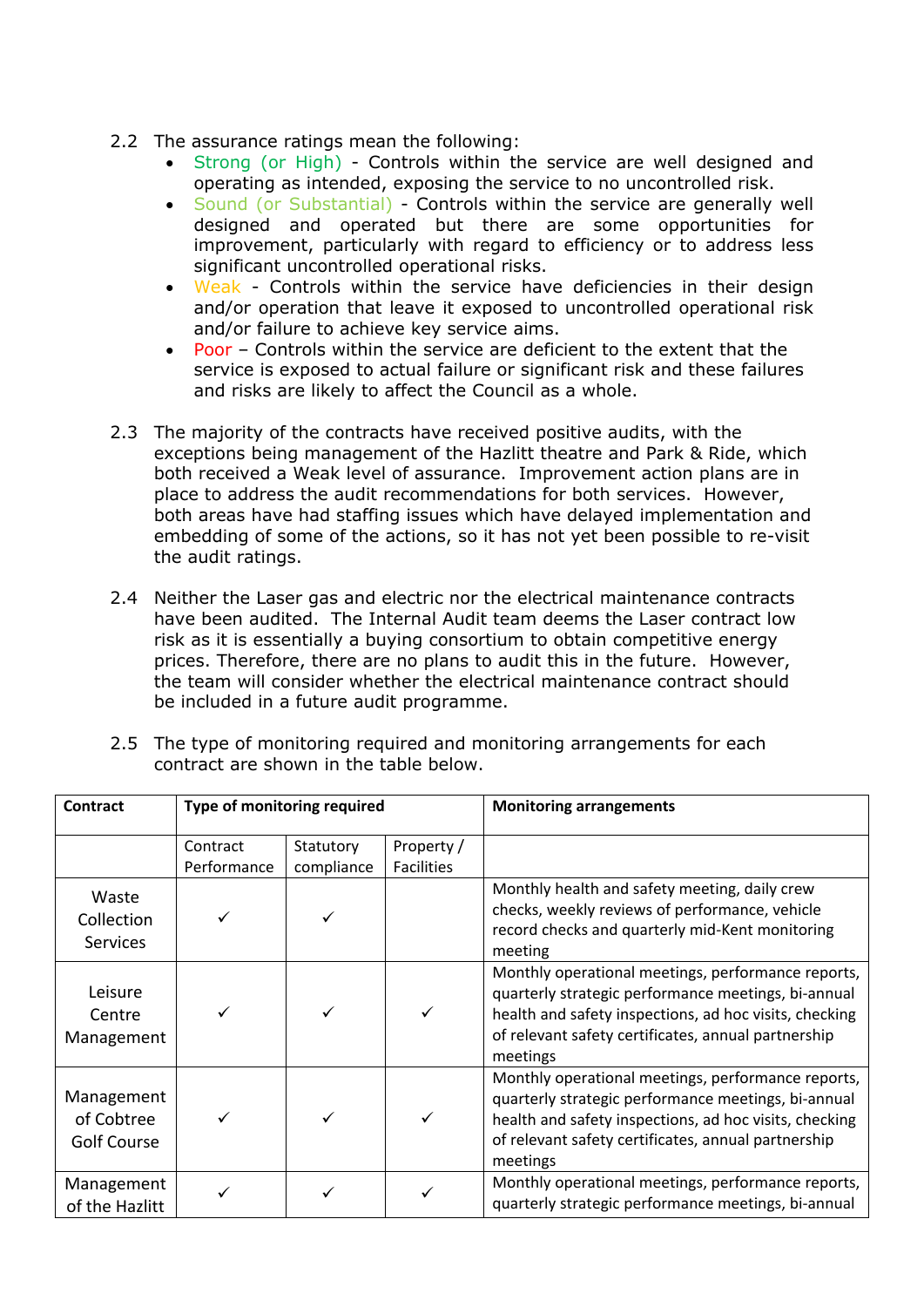| Theatre                   |  | health and safety inspections, ad hoc visits, checking<br>of relevant safety certificates, annual partnership<br>meetings                                                 |
|---------------------------|--|---------------------------------------------------------------------------------------------------------------------------------------------------------------------------|
| Park & Ride               |  | Daily reports, visits to supplier's premises, monthly<br>service review meetings, user surveys, mystery<br>shopping,                                                      |
| Parking<br>Enforcement    |  | Daily reports, weekly service review meetings,<br>monthly performance reports, annual reports,<br>annual reviews, random on-street checks, daily<br>liaison with supplier |
| Insurance                 |  | Liaison with the supplier over cover and claims                                                                                                                           |
| <b>CCTV</b><br>Monitoring |  | Quarterly partnership board meetings, operational<br>group meetings, monthly incident reports, camera<br>fault reports                                                    |
| Gas &<br>Electricity      |  | Comparison of quotes from Laser against the<br>market, check bills against actual consumption                                                                             |
| Electrical<br>Maintenance |  | Monthly performance reviews, checks against<br>requests for payment before contractor raises<br>invoices                                                                  |

- 2.6 It should be noted that the monitoring arrangements for Maidstone Leisure Centre, Kent Life, Hazlitt and Cobtree Golf Course are currently being reinforced following the departure of the former Contract Monitoring Officer in the Parks and Leisure team and the commencement of a new contract for Cobtree Golf Course. Also, the current Park and Ride and Parking Enforcement contracts will come to an end in 2018, so contract monitoring arrangements may change slightly under any new contracts.
- 2.7 In addition to the monitoring arrangements shown above, contract performance is monitored by Committees through performance reports e.g. usage figures for the Leisure Centre and percentage of tickets sold at the Hazlitt Theatre. Further monitoring also takes place monthly and quarterly through financial reports and quarterly meetings between the Director of Finance and Business Improvement and each Head of Service.
- 2.8 The Council also undertakes high value construction projects, which involve a one off spend with a contractor. For example, phases 1 and 2 of the town centre public realm improvements cost approximately £3.6M in total. These projects were well managed and delivered high quality products through use of these key contract management and project management arrangements:
	- Use of a NEC contract this included a specific and specialised Project Manager role to manage the contract for the capital works
	- Appointment of a highly skilled and experienced Project Manager
	- The NEC contract allowed for the use of early warning notices from the contractor that warned that something might go wrong that could result in a compensation event: a payment from the Council to the contractor. The early warning notices then allowed for discussions to be had at the time so there were no protracted negotiations about cost at the end of the contract
	- Good use of PRINCE2 and the Council's Project Management Toolkit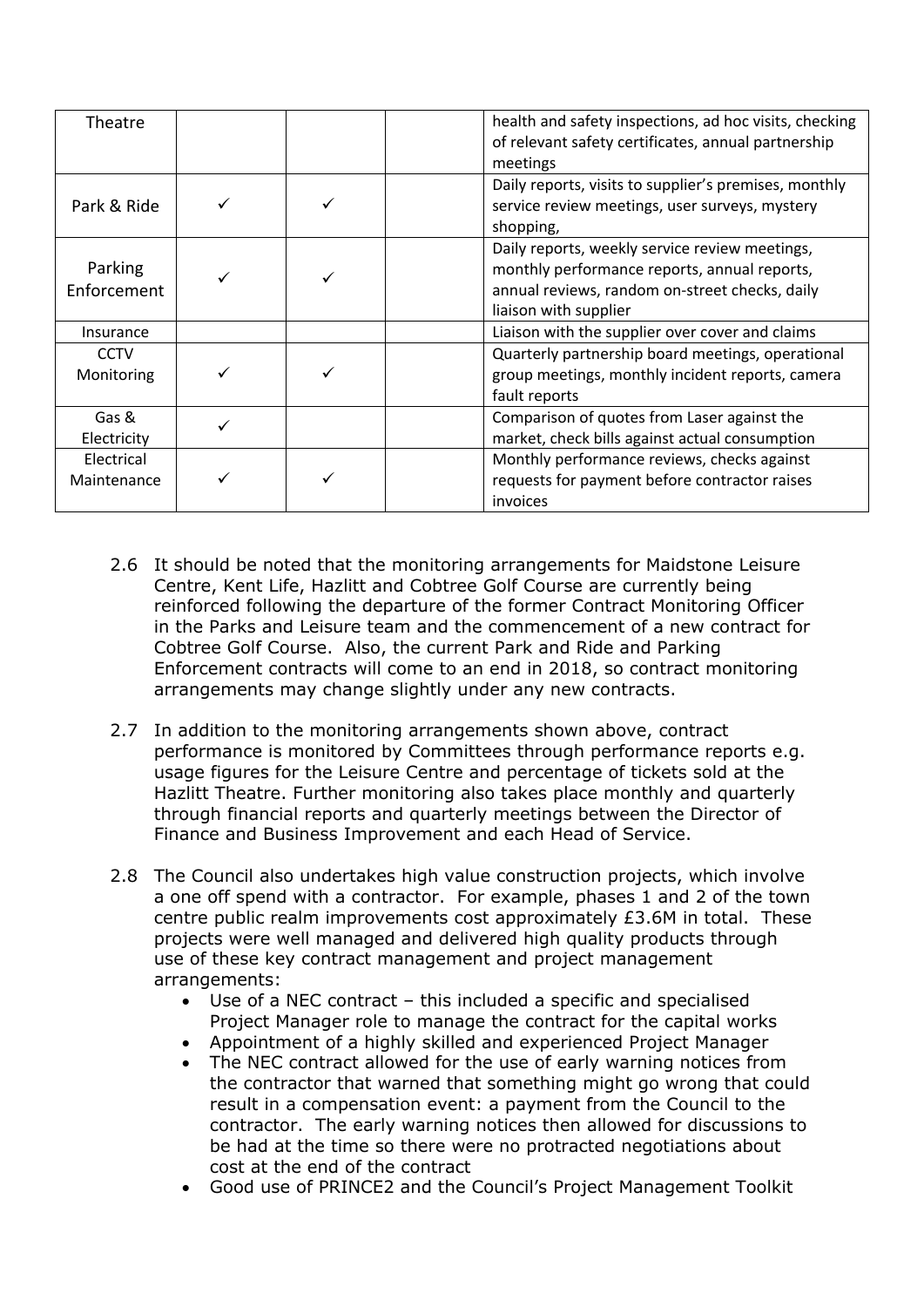- A Project Board made up of key internal stakeholders to which the Project Manager reported. The Board met monthly and made key decisions and authorised changes. Due to the Board being in place, the project had the right leadership and governance and significant decisions were made at the right level, including a significant design change required to keep the project on budget
- A monthly operational project team that included Kent County Council, the design team and representatives from teams involved across the Council e.g. Finance, Property Services and Communication
- Documentation and good records of meetings and decisions
- 2.9 The successful delivery of these projects shows how important is it to pick the right sort of contract for the different types of capital works we carry out. Contract type is always considered carefully with all of our construction projects.
- 2.10 It has been recognised that contract management should be improved across the Council and the following actions have been taken:
	- Creation of the position of Head of Commissioning and Business Improvement, with a portfolio that covers all elements of commissioning, including procurement and contract management
	- Replacing the former Contract Monitoring Officer role with a higher grade Contracts and Compliance Officer – Leisure and Culture, and moving the management of this role from the former Parks and Leisure team to the Head of Commissioning and Business Improvement. This post monitors the major outsourced leisure and culture contracts: Maidstone Leisure Centre, Hazlitt Theatre, Kent Life and Cobtree Golf Course. The post is currently being covered by a temporary agency officer whilst we complete the recruitment to the substantive role
	- A contract monitoring expert has undertaken an audit of the leisure and culture contracts and put in place much more robust monitoring arrangements for statutory compliance and contractual performance. This has really helped to raise standards in supplier delivery for some of these contracts
- 2.11 Further improvements to raise the standard of contract management are planned for 2017/18. For example:
	- A refreshed Commissioning and Procurement Strategy that encompasses contract management
	- Clearer guidelines on good contract management to be utilised across the council
	- Provision of contract management training for key officers
- 2.12 The integration of procurement and contract management for a number of key contracts under the Head of Commissioning and Business Improvement will ensure that effective contract management is built into commissioning arrangements from the outset. Whenever a service is commissioned, consideration will be given to the capacity of the host service to monitor performance, hold service providers to account, and to get the best possible value from the contract. In this way, good contract management will be embedded into our commissioning arrangements.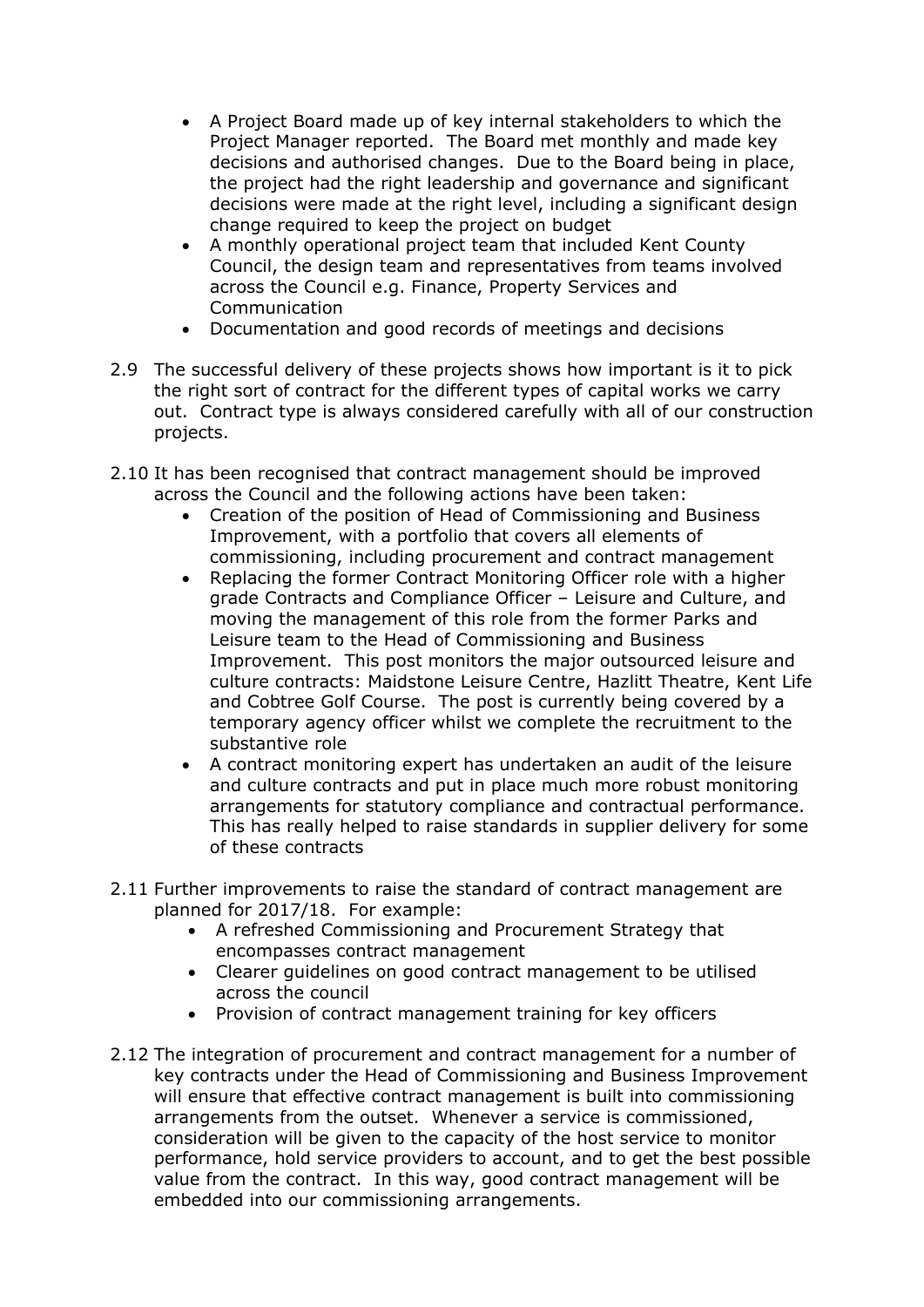## **3. PREFERRED OPTION AND REASONS FOR RECOMMENDATIONS**

3.1 The Committee should note the current contract management arrangements for the Council's largest contracts, the changes that have made and the further improvements planned to improve contract management across the Council.

#### **4. CONSULTATION RESULTS AND PREVIOUS COMMITTEE FEEDBACK**

4.1 Audit, Governance and Standards Committee has previously requested an update on contract management across the Council.

| <b>Issue</b>                                    | <b>Implications</b>                                                                                                                                                                                                                                                   | Sign-off                                                              |
|-------------------------------------------------|-----------------------------------------------------------------------------------------------------------------------------------------------------------------------------------------------------------------------------------------------------------------------|-----------------------------------------------------------------------|
| <b>Impact on Corporate</b><br><b>Priorities</b> | Good contract management<br>helps the Council deliver its<br>corporate priorities, especially<br>through its major contracts to<br>deliver outsourced services.                                                                                                       | Georgia<br><b>Hawkes</b><br>31/08/17                                  |
| <b>Risk Management</b>                          | Without effective contact<br>management, the Council is<br>at risk of not meeting its<br>statutory responsibilities or<br>failing to provide services of a<br>sufficiently high quality. The<br>improvements detailed in the<br>report help to mitigate this<br>risk. | Georgia<br><b>Hawkes</b><br>31/08/17                                  |
| <b>Financial</b>                                | Ineffective contract<br>management can lead to the<br>Council incurring unnecessary<br>additional costs.                                                                                                                                                              | <b>Finance Team</b><br>07/09/17                                       |
| <b>Staffing</b>                                 | The staffing structure has<br>already been revised to<br>improve all aspects of<br>commissioning, including<br>contract management.                                                                                                                                   | Georgia<br><b>Hawkes</b><br>31/08/17                                  |
| Legal                                           | MKLS can assist<br>commissioning officers by<br>securing the necessary terms<br>at the procurement and<br>negotiation stages at the start<br>of the contract to ensure                                                                                                | <b>Team Leader</b><br>(Contracts and<br>Commissioning)<br><b>MKLS</b> |

## **5. CROSS-CUTTING ISSUES AND IMPLICATIONS**